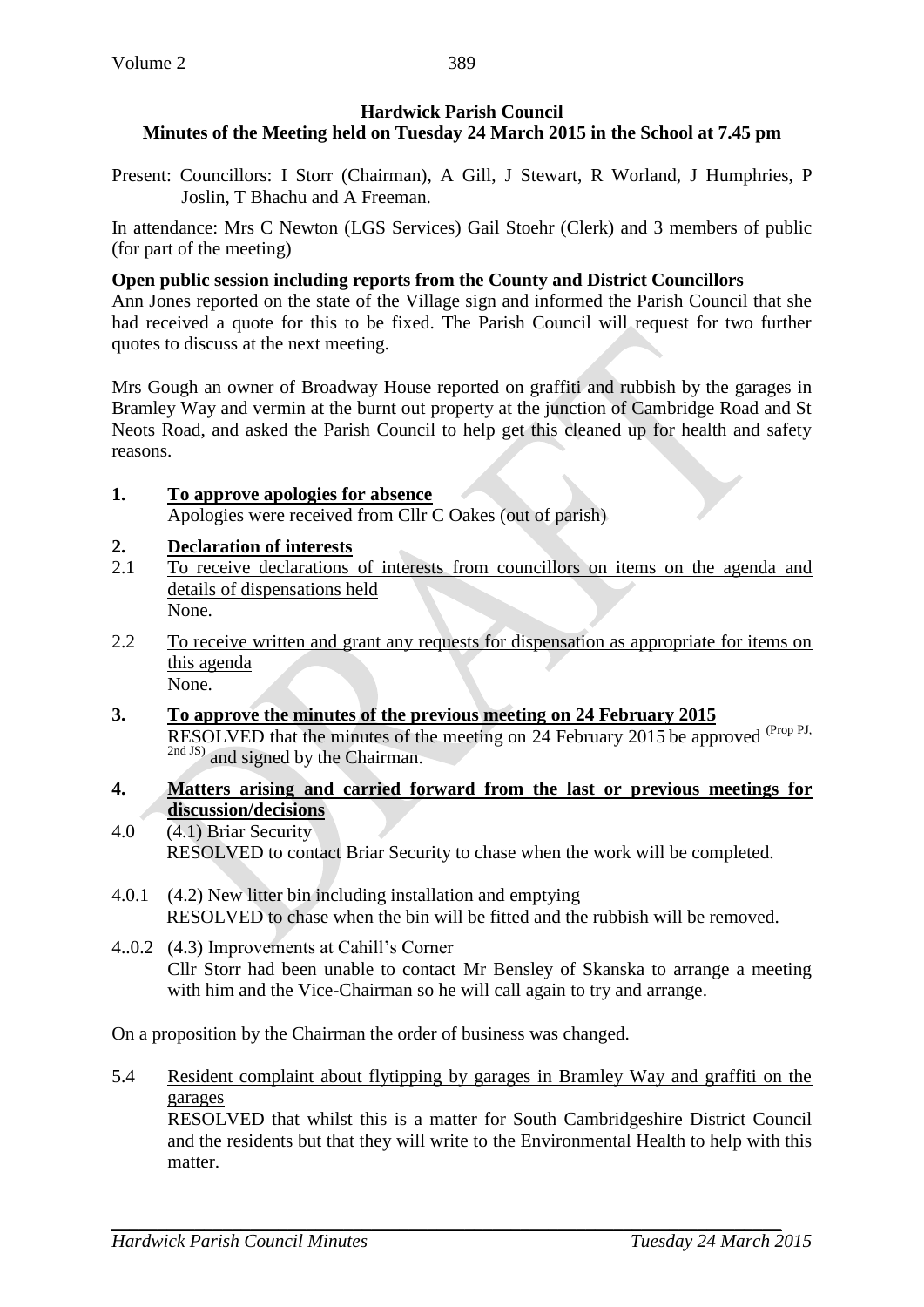| Volume 2 |  |
|----------|--|
|----------|--|

390

- 7.3 To consider complaints about the burnt out property at the junction of Cambridge Road and St Neots Road RESOLVED to write to Environment Health and the Police for their help.
- **5. Correspondence/communications received**
- 5.1 Resident request to hold Big Lunch on Parish Council Land RESOLVED to grant permission subject to it not being the responsibility of the Parish Council and the Parish Council accepting no liaibility for the event. <sup>(Prop IS, 2nd PJ)</sup>
- 5.2 To Consider quotation for repairs to the bus shelter opposite Miller's Way RESOLVED to seek a revised quote for just the front and side panels and to establish what material this is going to be made from before further consideration.
- 5.3 Request from Hardwick Sports and Social Club to install a water fountain at the Pavilion RESOLVED to not grant permission on the grounds of health and safety (Prop IS , 2nd AG )
- 5.4 Taken earlier in the meeting.

### **6. Planning Applications and Decision notices and tree works applications**

- 6.1 Planning applications received since the last meeting
- 6.1.1 S/0101/15/FL 10 Sadlers Close replacement of windows amendment RESOLVED that there were no objections. (Prop PJ, 2nd AG)
- 6.1.2 S/0299/15/FL 158 Limes Road Garage conversion Amendment RESOLVED that there were no objections.
- 6.1.3 S/0603/15/FL 8 Russet Walk Two Storey Side Extension RESOLVED that there were no objections. (Prop PJ, 2nd AG)
- 6.1.4 S/0577/15/FL 22 Pippin Walk Single storey rear extension RESOLVED that there were no objections. (Prop PJ, 2nd AG)
- 6.2 SCDC Decision Notices None.
- 6.3 Tree Works None.

### **7. Members reports and items for information only**

- 7.1 Proposal that the Parish Council considers improving the Egremont Road play area The proposal to improve the Egremont Road play area was outlined. Initial enquiries had been sent to four companies seeking options and quotations which are awaited. The Chairman will attend site meetings.
- 7.2 Neighbourhood planning and to consider opportunities for development in the village At 8.40 pm, on a proposition by the Chairman, carried unopposed, in accordance with S1 (2) of the Public Bodies (Admissions to Meetings) Act 1960, in view of the confidential nature of the business to be transacted, that is, commercial sensitivity, the public were temporarily excluded from the meeting and were instructed to withdraw. No members of the public were present.

At 8.50 pm, the meeting was re-opened to the public.

RESOLVED that the Chairman and Vice-Chairman will continue to look opportunities for village development; meeting and discussing with landowners, developers and/or residents as appropriate. The Cllrs are to bring a firm recommendation to the Parish Council when there is a decision to be made by the Parish Council.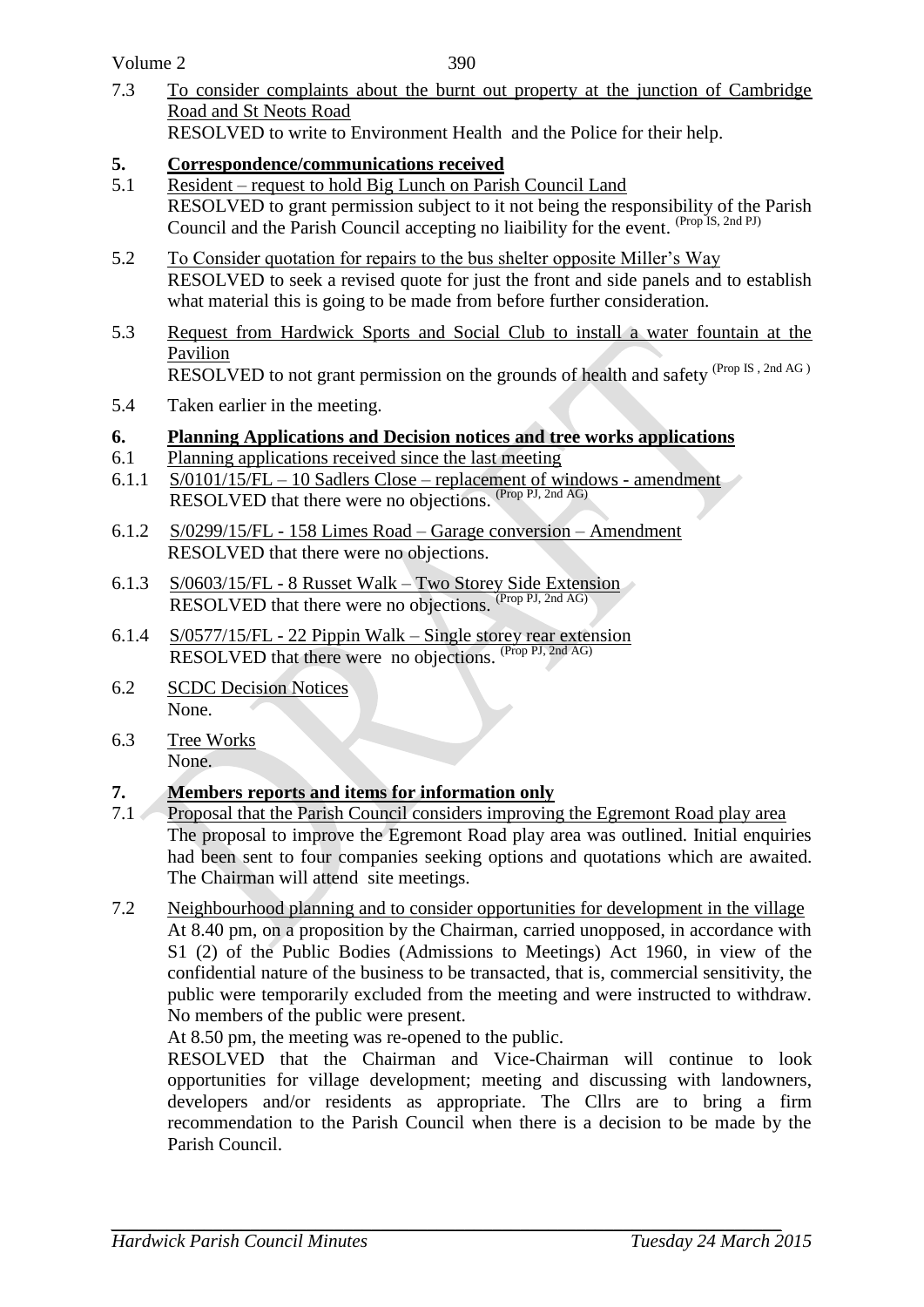Volume 2

- 7.3 To consider complaints about the burnt out property at the junction of Cambridge Road and St Neots Road Taken earlier.
- 7.4 Branches obscuring visibility near bus stop in St Neots Road

RESOLVED to note that Cllr Frost had verbally indicated that the County Council was only responsible for cutting the vegetation back to the verge.

RESOLVED to write to the County Council asking who owns the trees along St Neots Road behind the bus shelter and urging that authority to arrange the works on the grounds of safety as the bus users have to step into the road to see if a bus is coming.

### **8. Finance, procedure and risk assessment**

8.1 To consider any quotes for urgent work required because of risk

RESOLVED in response to HSSC's request for new deeper and wider guttering at the front of the pavilion to get the guttering checked and cleared of any leaves.

RESOLVED that members will look at the pavilion and guttering before considering if new guttering is required at the front of the pavilion.

RESOLVED to note that the Clerk had used her delegated powers to contract Dynorod to clear a blocked drain at the Pavilion and that Dyno-rod recommended a full descale of the drains .

RESOLVED to accept the quotation from Dyno-rod for £350.00 plus VAT to descale the drain. (Prop PJ, 2nd JH)

8.2 To receive play area and skate park inspection reports including RoSPA reports

RESOLVED to receive the reports for the skate park and Egremont Road play areas. RESOLVED to arrange the repair of a fencing board at the Egremont Road play area.

Cllr Worland undertook to forward his reports for the Worcester Avenue and Grenadier Walk play areas.

8.3 To receive the financial report and approve the payment of bills

RESOLVED to receive the financial report and that the invoices and bank statements be checked before the cheques were signed at the end of the meeting.

RESOLVED unanimously that the payments as listed in the finance report should be paid, plus Dyno-rod (Pavilion drains) £216.00 and CCC (Yellow lines advertising  $\csc$  (Eq. (1 av II)<br> $\csc$  (Prop JH, 2nd PJ)

| Grounds by Rounds (Grass cutting) | £303.01  |
|-----------------------------------|----------|
| Salary                            | £227.97  |
| LGS Services (Admin support)      | £1460.82 |

Credits including bank interest were noted.

RESOLVED to consider outstanding debtors -

- The Netball Club had undertaken to make an overdue payment for its the use of the all weather court on the organisers return from holiday in two weeks.
- RESOLVED as Cricket Club had not made any repayments on the loan of £2000 made to them in March 2014, with repayments of £200 due every six months to write to the Club again stating that unless the arrears of £400 are received, the Parish Council will seek immediate repayment of the whole £2000.

RESOLVED to note that the Netball Club had complained that the lights had broken down during a match and Briar Security had been asked to attend to faulty bulbs before Christmas and will be pursued again to complete the work.

8.4 Litter picker vacancy – to consider an application for the position